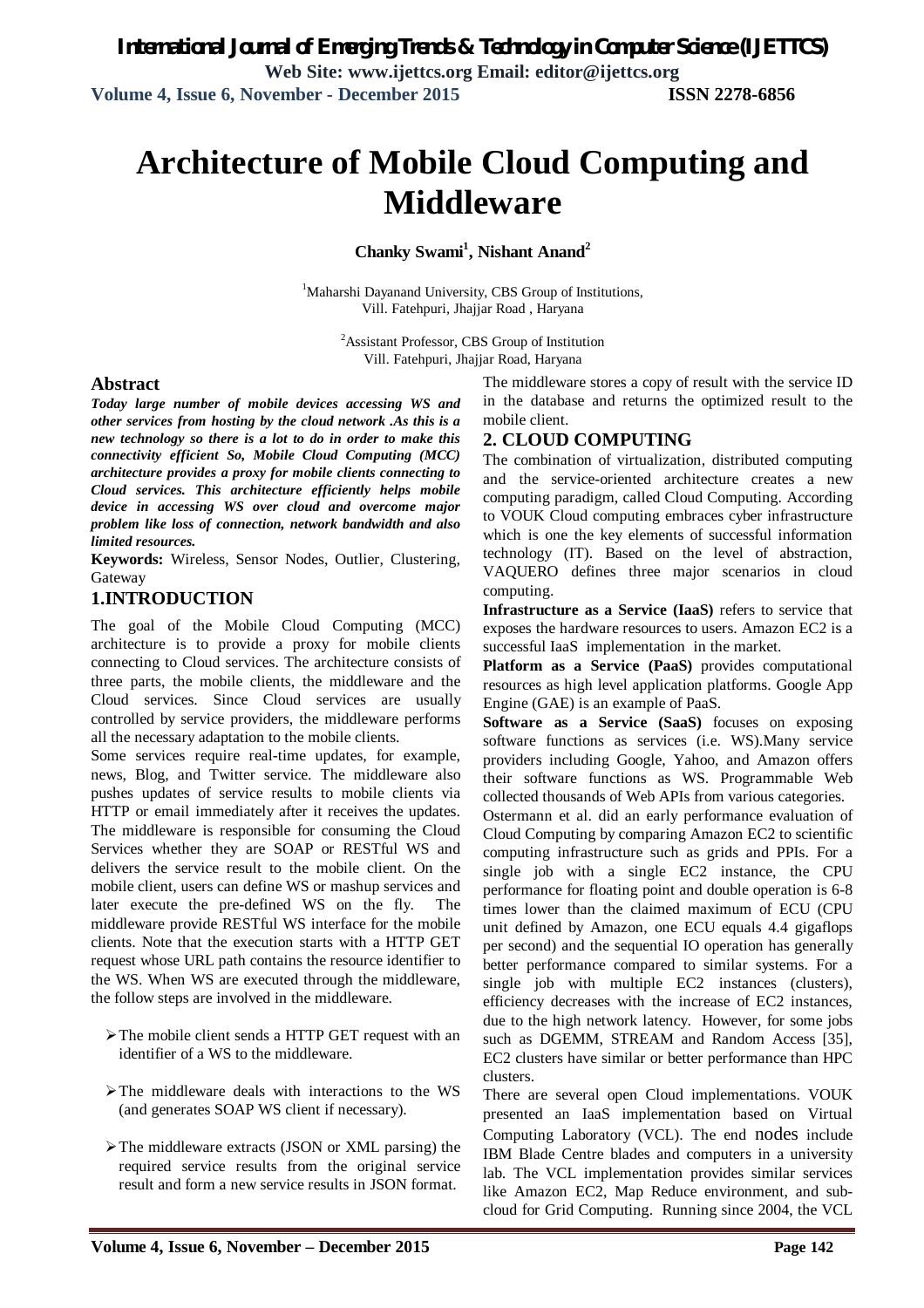## *International Journal of Emerging Trends & Technology in Computer Science (IJETTCS)* **Web Site: www.ijettcs.org Email: editor@ijettcs.org**

**Volume 4, Issue 6, November - December 2015 ISSN 2278-6856**

implementation reveals some open issues, like Cloud provenance data, utilization, optimization and portability of image.

Another open IaaS implementation similar to Amazon EC2 is Eucalyptus. From the entry-point to end-node, there are four controllers: Cloud, Storage, Cluster, node controller.

They all communicate through WS interfaces. Instances are run as Virtual Machines (VM) on the end-nodes where node controllers are installed. At the cluster level, VM instances are interconnected via a Virtual Network (VN) which grantees connectivity of single access of a "set" of instances, isolation of separated Cloud allocation, and performance with option of choosing native network without VN. Eucalyptus also provides a storage service for VM images and user data similar to Amazon S3.

In summary, Cloud Computing is a new computing paradigm which aims to reduce the cost of both development and deployment. However, the real implications of using Cloud Computing vary in each case. Most Cloud systems are proprietary, and rely on infrastructure that invisible to researchers [41]. Hence, there are restrictions imposed by providers. Open Cloud implementations like Eucalyptus, provide an easy solution for IaaS and opens the possibility of creating private Cloud, but there are some issues that needs to be considered

#### **3. IDEA OF MCC**

To overcome these challenges, I propose a Mobile Cloud Computing (MCC) architecture which connects mobile devices to the Cloud Computing. The MCC architecture includes a mobile client and a middleware design.

There are two approaches to implement the mobile client: native applications and embedded browser applications. Native applications are built with specific programming languages supported by the mobile platforms. However, embedded browser applications can run HTML and JavaScript in the embedded browser and use interfaces exposed by native application

There are two approaches to implement the mobile client: native applications and embedded browser applications. Native applications are built with specific programming languages supported by the mobile platforms. However, embedded browser applications can run HTML and JavaScript in the embedded browser and use interfaces exposed by native application.

#### **4. MCC ARCHITECTURE**

The goal of the Mobile Cloud Computing (MCC) architecture is to provide a proxy for mobile client connecting to Cloud services.



Figure shows an overview of the MCC and its main features. The architecture consists of three parts, the mobile clients, the middleware and the Cloud services. Since Cloud services are usually controlled by service providers, the middleware performs all the necessary adaptation to the mobile clients.

Some services require real-time updates, for example, news, Blog, and Twitter service. The middleware also pushes updates of service results to mobile clients via HTTP or email immediately after it receives the updates

#### **5. MIDDLEWARE ARCHTICTURE**

The middleware has a RESTful service interface for mobile clients. Through the management interface, users can define and manage user profile, Mashup Services, Service Actions, and their parameters and results. All the